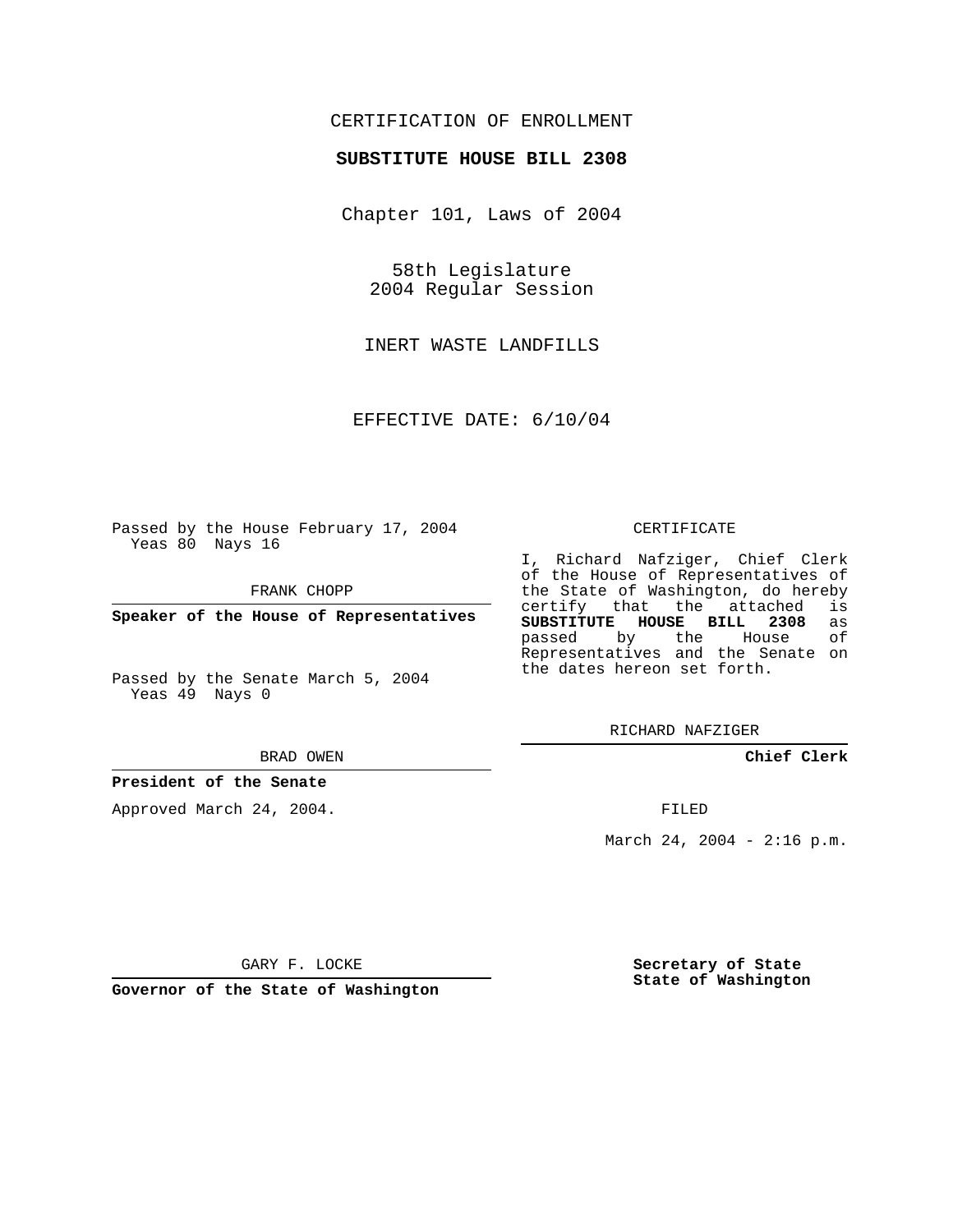## **SUBSTITUTE HOUSE BILL 2308** \_\_\_\_\_\_\_\_\_\_\_\_\_\_\_\_\_\_\_\_\_\_\_\_\_\_\_\_\_\_\_\_\_\_\_\_\_\_\_\_\_\_\_\_\_

\_\_\_\_\_\_\_\_\_\_\_\_\_\_\_\_\_\_\_\_\_\_\_\_\_\_\_\_\_\_\_\_\_\_\_\_\_\_\_\_\_\_\_\_\_

Passed Legislature - 2004 Regular Session

# **State of Washington 58th Legislature 2004 Regular Session By** House Committee on Fisheries, Ecology & Parks (originally

READ FIRST TIME 02/06/04.

sponsored by Representatives Schoesler and Cox)

 AN ACT Relating to requiring the department of ecology to develop specific criteria for the types of solid wastes that are allowed to be received by inert waste landfills; amending RCW 70.95.030; and adding a new section to chapter 70.95 RCW.

BE IT ENACTED BY THE LEGISLATURE OF THE STATE OF WASHINGTON:

 **Sec. 1.** RCW 70.95.030 and 2002 c 299 s 4 are each amended to read as follows:

As used in this chapter, unless the context indicates otherwise:

(1) "City" means every incorporated city and town.

(2) "Commission" means the utilities and transportation commission.

(3) "Committee" means the state solid waste advisory committee.

 (4) "Composted material" means organic solid waste that has been subjected to controlled aerobic degradation at a solid waste facility in compliance with the requirements of this chapter. Natural decay of organic solid waste under uncontrolled conditions does not result in composted material.

(5) "Department" means the department of ecology.

(6) "Director" means the director of the department of ecology.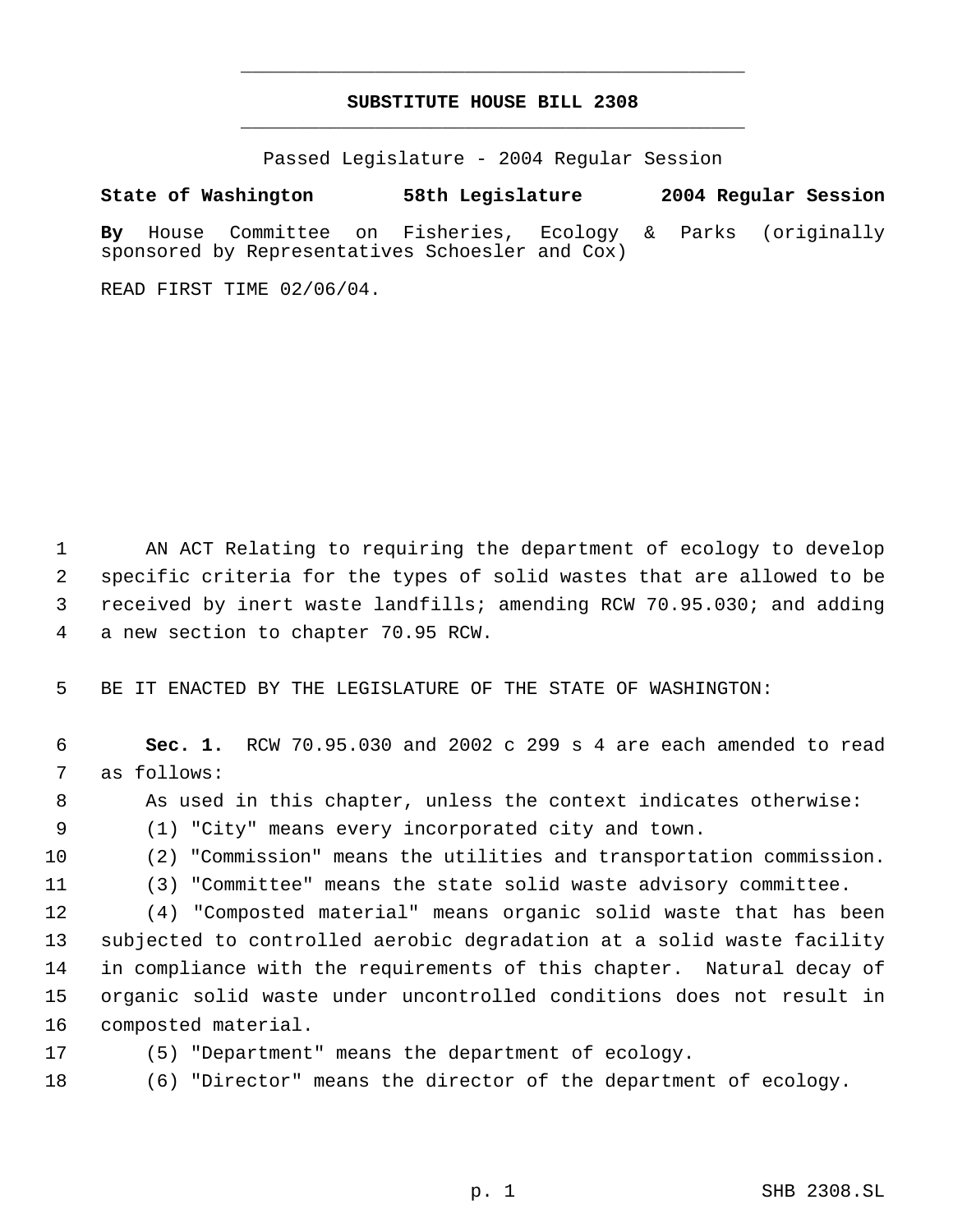(7) "Disposal site" means the location where any final treatment, utilization, processing, or deposit of solid waste occurs.

 (8) "Energy recovery" means a process operating under federal and state environmental laws and regulations for converting solid waste into usable energy and for reducing the volume of solid waste.

 (9) "Functional standards" means criteria for solid waste handling expressed in terms of expected performance or solid waste handling functions.

 (10) "Incineration" means a process of reducing the volume of solid waste operating under federal and state environmental laws and regulations by use of an enclosed device using controlled flame combustion.

 (11) "Inert waste landfill" means a landfill that receives only inert waste, as determined under section 2 of this act, and includes 15 facilities that use inert wastes as a component of fill.

 (12) "Jurisdictional health department" means city, county, city-county, or district public health department.

18  $((+12))$   $(13)$  "Landfill" means a disposal facility or part of a facility at which solid waste is placed in or on land and which is not a land treatment facility.

 $(1)$  ( $(13)$ ))  $(14)$  "Local government" means a city, town, or county.

 $((+14))$   $(15)$  "Modify" means to substantially change the design or operational plans including, but not limited to, removal of a design element previously set forth in a permit application or the addition of a disposal or processing activity that is not approved in the permit.

26 (( $\left(\frac{15}{15}\right)$ ) (16) "Multiple family residence" means any structure housing two or more dwelling units.

 $((+16))$   $(17)$  "Person" means individual, firm, association, copartnership, political subdivision, government agency, municipality, industry, public or private corporation, or any other entity whatsoever.

 $((+17))$   $(18)$  "Recyclable materials" means those solid wastes that are separated for recycling or reuse, such as papers, metals, and glass, that are identified as recyclable material pursuant to a local comprehensive solid waste plan. Prior to the adoption of the local comprehensive solid waste plan, adopted pursuant to RCW 70.95.110(2), local governments may identify recyclable materials by ordinance from July 23, 1989.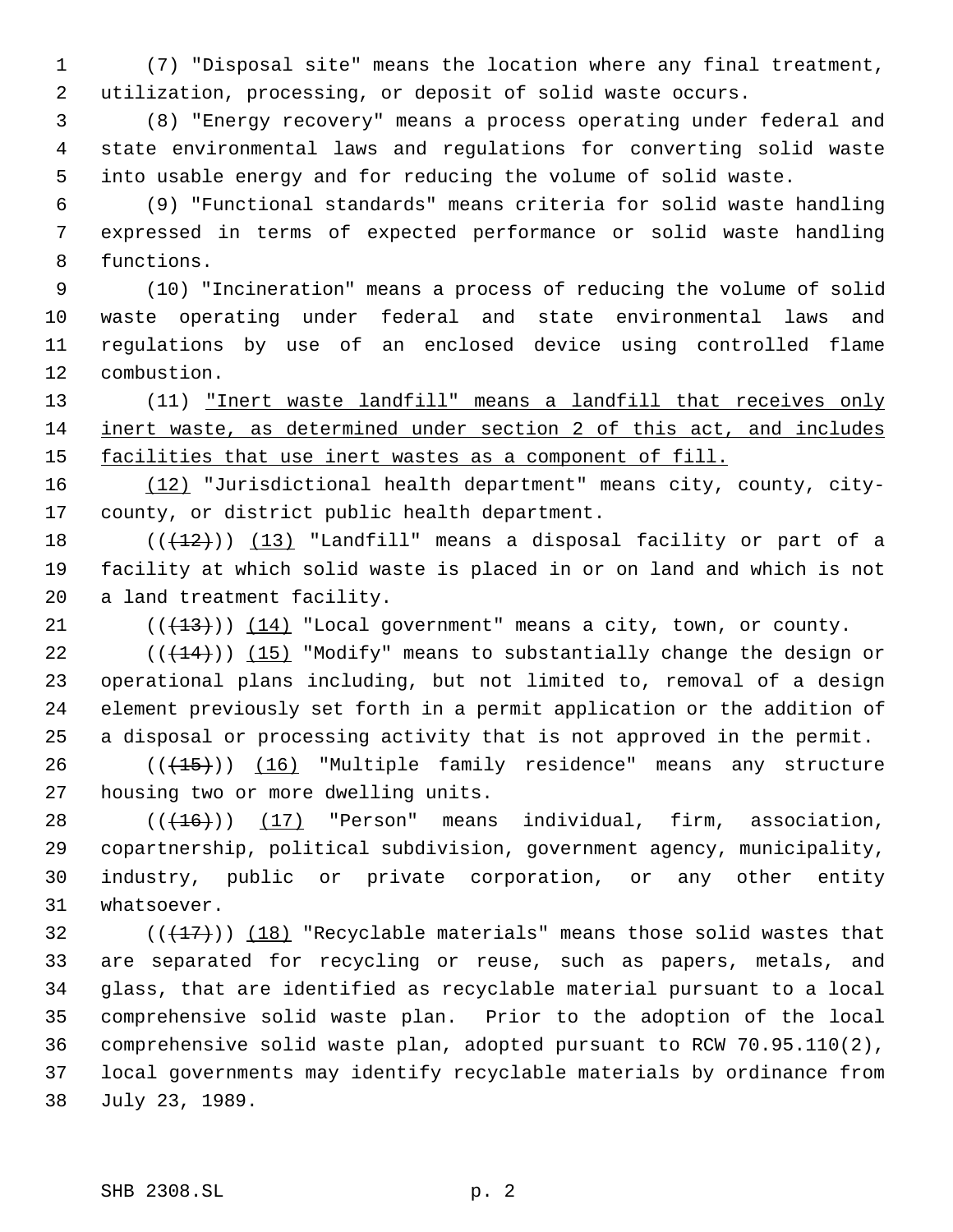1 (( $\left(\frac{18}{18}\right)$ ) (19) "Recycling" means transforming or remanufacturing waste materials into usable or marketable materials for use other than landfill disposal or incineration.

4 (( $\left(\frac{19}{19}\right)$ ) (20) "Residence" means the regular dwelling place of an individual or individuals.

 $((+20))$   $(21)$  "Sewage sludge" means a semisolid substance consisting of settled sewage solids combined with varying amounts of water and dissolved materials, generated from a wastewater treatment system, that does not meet the requirements of chapter 70.95J RCW.

 $((+21))$  (22) "Soil amendment" means any substance that is intended to improve the physical characteristics of the soil, except composted material, commercial fertilizers, agricultural liming agents, unmanipulated animal manures, unmanipulated vegetable manures, food wastes, food processing wastes, and materials exempted by rule of the department, such as biosolids as defined in chapter 70.95J RCW and wastewater as regulated in chapter 90.48 RCW.

 $((+22))$   $(23)$  "Solid waste" or "wastes" means all putrescible and nonputrescible solid and semisolid wastes including, but not limited to, garbage, rubbish, ashes, industrial wastes, swill, sewage sludge, demolition and construction wastes, abandoned vehicles or parts thereof, and recyclable materials.

 $((+23))$   $(24)$  "Solid waste handling" means the management, storage, collection, transportation, treatment, utilization, processing, and final disposal of solid wastes, including the recovery and recycling of materials from solid wastes, the recovery of energy resources from solid wastes or the conversion of the energy in solid wastes to more useful forms or combinations thereof.

28  $((+24))$   $(25)$  "Source separation" means the separation of different kinds of solid waste at the place where the waste originates.

 $((+25))$   $(26)$  "Vehicle" includes every device physically capable of being moved upon a public or private highway, road, street, or watercourse and in, upon, or by which any person or property is or may be transported or drawn upon a public or private highway, road, street, or watercourse, except devices moved by human or animal power or used exclusively upon stationary rails or tracks.

36  $((+26))$  (27) "Waste-derived soil amendment" means any soil amendment as defined in this chapter that is derived from solid waste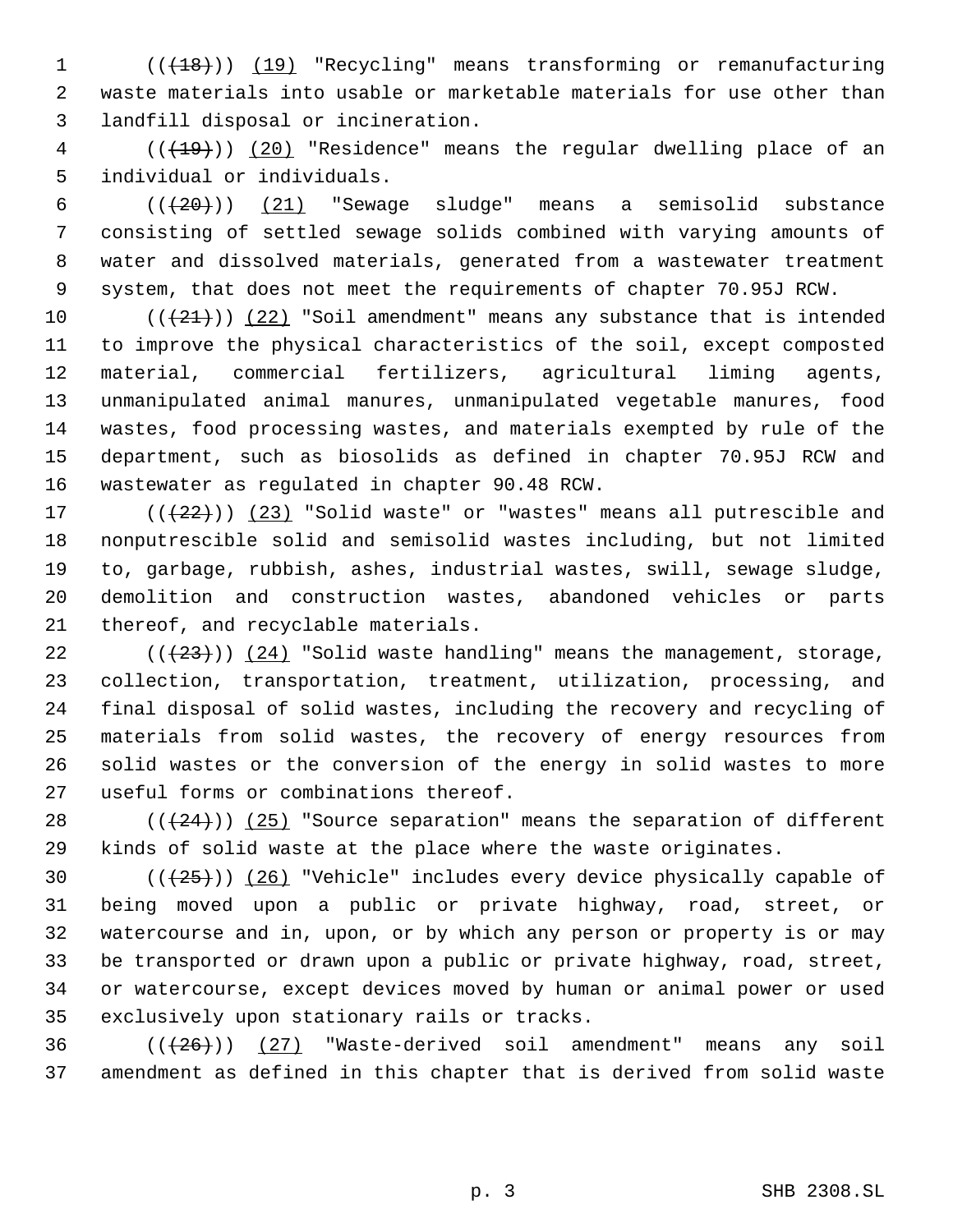as defined in RCW 70.95.030, but does not include biosolids or biosolids products regulated under chapter 70.95J RCW or wastewaters regulated under chapter 90.48 RCW.

 (((27))) (28) "Waste reduction" means reducing the amount or toxicity of waste generated or reusing materials.

 $((+28))$   $(29)$  "Yard debris" means plant material commonly created in the course of maintaining yards and gardens, and through horticulture, gardening, landscaping, or similar activities. Yard debris includes but is not limited to grass clippings, leaves, branches, brush, weeds, flowers, roots, windfall fruit, vegetable garden debris, holiday trees, and tree prunings four inches or less in diameter.

 NEW SECTION. **Sec. 2.** A new section is added to chapter 70.95 RCW to read as follows:

 (1) The department shall, as part of the minimum functional standards for solid waste handling required under RCW 70.95.060, develop specific criteria for the types of solid wastes that are allowed to be received by inert waste landfills that seek to continue operation after February 10, 2003.

 (2) The criteria for inert waste developed under this section must, at a minimum, contain a list of substances that an inert waste landfill located in a county with fewer than forty-five thousand residents is permitted to receive if it was operational before February 10, 2003, and is located at a site with a five-year annual rainfall of twenty- five inches or less. The substances permitted for the inert waste landfills satisfying the criteria listed in this subsection must include the following types of solid waste if the waste has not been tainted, through exposure from chemical, physical, biological, or radiological substances, such that it presents a threat to human health or the environment greater than that inherent to the material:

 (a) Cured concrete, including any embedded steel reinforcing and wood;

- (b) Asphaltic materials, including road construction asphalt;
- (c) Brick and masonry;

(d) Ceramic materials produced from fired clay or porcelain;

- (e) Glass;
- (f) Stainless steel and aluminum; and